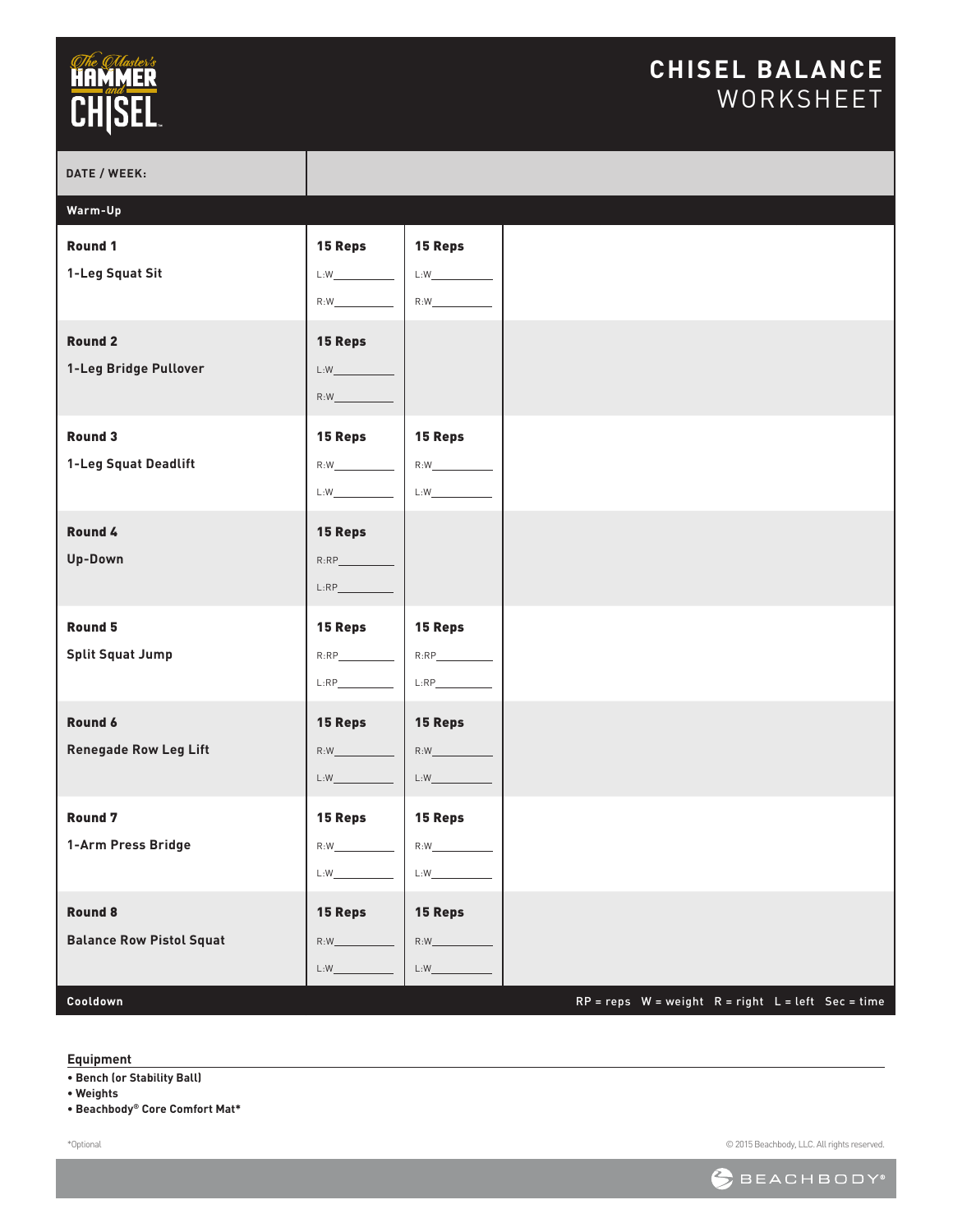### **TOTAL BODY HAMMER** WORKSHEET

| DATE / WEEK:            |             |                                          |               |             |                                                        |                             |
|-------------------------|-------------|------------------------------------------|---------------|-------------|--------------------------------------------------------|-----------------------------|
| Warm-Up                 |             |                                          |               |             |                                                        |                             |
| Round 1                 | 10 Reps     | 8 Reps                                   | <b>6 Reps</b> | 10 Reps     | 8 Reps                                                 | <b>6 Reps</b>               |
| <b>Bench Press</b>      | W <b>W</b>  | W                                        | W             | <b>W</b>    | <b>W</b>                                               | $W$ and $W$                 |
| Squat                   | <b>W</b>    | W_                                       | W             | W_          | <b>W</b>                                               | $W$ and $W$ and $W$ and $W$ |
| <b>Reverse Grip Row</b> | $W$ and $W$ | $W_\underline{\hspace{2mm}}$             | W             | $W_{-}$     |                                                        | $W$ and $W$                 |
| <b>Break</b>            |             |                                          |               |             |                                                        |                             |
| <b>Round 2</b>          | 10 Reps     | 8 Reps                                   | <b>6 Reps</b> | 10 Reps     | 8 Reps                                                 | <b>6 Reps</b>               |
| <b>Incline Fly</b>      | W <b>W</b>  | $W_{\underline{\phantom{A}}\phantom{A}}$ | W             | W           | <b>W</b>                                               | W                           |
| <b>Reverse Lunge</b>    | R:W         | R:W                                      | R:W           | L:W         | L:W                                                    | L:W                         |
| <b>Wide Pull-Up</b>     | RP          | RP                                       | RP            | $RP_$       | RP                                                     | RP                          |
| <b>Break</b>            |             |                                          |               |             |                                                        |                             |
| Round 3                 | 10 Reps     | 8 Reps                                   | <b>6 Reps</b> | 10 Reps     | 8 Reps                                                 | <b>6 Reps</b>               |
| <b>Military Press</b>   | $W$ and $W$ |                                          | $W_{\perp}$   | $W_{\perp}$ | $W_{-}$                                                |                             |
| <b>Split Squat</b>      | L:W         | L:W                                      | L:W           | R:W         |                                                        | R:W                         |
| <b>Post Delt Fly</b>    | R:W         | R:W                                      | R:W           | L:W         | L:W                                                    | L:W                         |
| Cooldown                |             |                                          |               |             | $RP = reps$ W = weight $R = right$ L = left Sec = time |                             |

#### **Equipment**

**• Chin-Up Bar (or Bands with Door Attachment Kit)**

**• Chin-Up Max\***

**• Bench (or Stability Ball) • Weights**

**• B-LINES® Resistance Band (or Towel)**

\*Optional

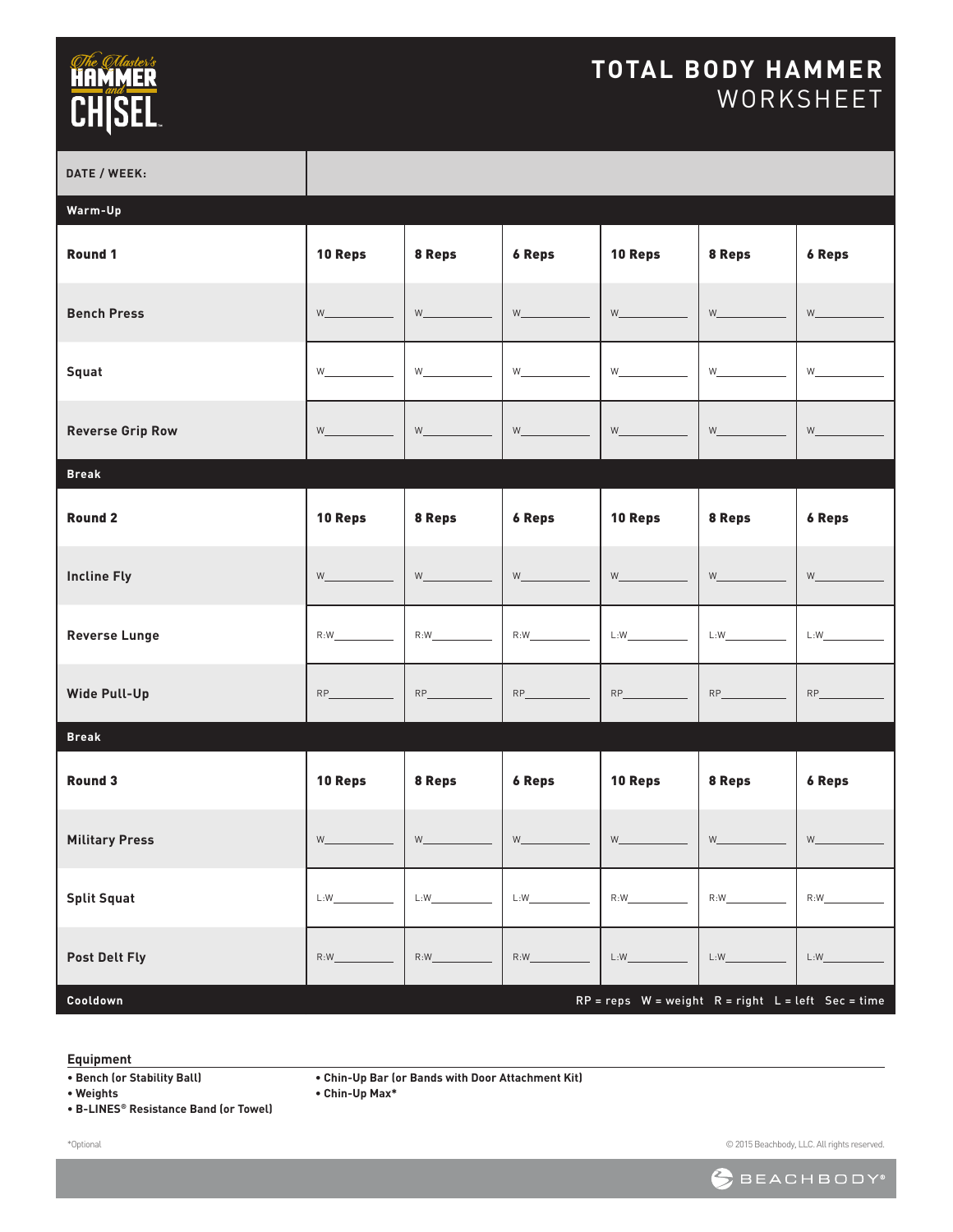#### **HAMMER CONDITIONING** WORKSHEET

| DATE / WEEK:                       |                                                                                                                                                                                                                                                           |                                           |                                                        |  |
|------------------------------------|-----------------------------------------------------------------------------------------------------------------------------------------------------------------------------------------------------------------------------------------------------------|-------------------------------------------|--------------------------------------------------------|--|
| Warm-Up                            |                                                                                                                                                                                                                                                           |                                           |                                                        |  |
| Round 1                            | 12 Reps                                                                                                                                                                                                                                                   | 12 Reps                                   |                                                        |  |
| <b>Clock Push-Up Crunch</b>        | $RP$ and $RP$ and $RP$ and $RP$ and $RP$ and $RP$ and $RP$ and $RP$ and $RP$ and $RP$ and $RP$ and $RP$ and $RP$ and $RP$ and $RP$ and $RP$ and $RP$ and $RP$ and $RP$ and $RP$ and $RP$ and $RP$ and $RP$ and $RP$ and $RP$ and $RP$ and $RP$ and $RP$ a | RP                                        |                                                        |  |
| <b>Side Lunge Row</b>              | $W$ and $W$                                                                                                                                                                                                                                               | $W$ and $W$                               |                                                        |  |
| <b>Break</b>                       |                                                                                                                                                                                                                                                           |                                           |                                                        |  |
| <b>Round 2</b>                     | 12 Reps                                                                                                                                                                                                                                                   | 12 Reps                                   |                                                        |  |
| <b>Fly Lunge Twist</b>             |                                                                                                                                                                                                                                                           | $W$ and $W$                               |                                                        |  |
| <b>Sumo Squat Press</b>            |                                                                                                                                                                                                                                                           | $W_{\underline{\hspace{1cm}}\phantom{1}}$ |                                                        |  |
| <b>Break</b>                       |                                                                                                                                                                                                                                                           |                                           |                                                        |  |
| Round 3                            | 12 Reps                                                                                                                                                                                                                                                   | 12 Reps                                   |                                                        |  |
| <b>Burpee Renegade Upright Row</b> | $W$ and $W$                                                                                                                                                                                                                                               | $W$ and $W$                               |                                                        |  |
| <b>Stiff Leg Deadlift Crunch</b>   | $W$ and $W$                                                                                                                                                                                                                                               | $W$ and $W$                               |                                                        |  |
| <b>Break</b>                       |                                                                                                                                                                                                                                                           |                                           |                                                        |  |
| Round 4                            | 12 Reps                                                                                                                                                                                                                                                   | 12 Reps                                   |                                                        |  |
| <b>Plank Raise Tap Crunch</b>      |                                                                                                                                                                                                                                                           | RP                                        |                                                        |  |
| Reverse Lunge Curl Kickback        | $W_{\underline{\phantom{A}}\phantom{A}}$                                                                                                                                                                                                                  | $W_{-}$                                   |                                                        |  |
| Cooldown                           |                                                                                                                                                                                                                                                           |                                           | $RP = reps$ W = weight $R = right$ L = left Sec = time |  |

**Equipment**

**• Weights**

**• B-LINES® Resistance Band (or Towel)**

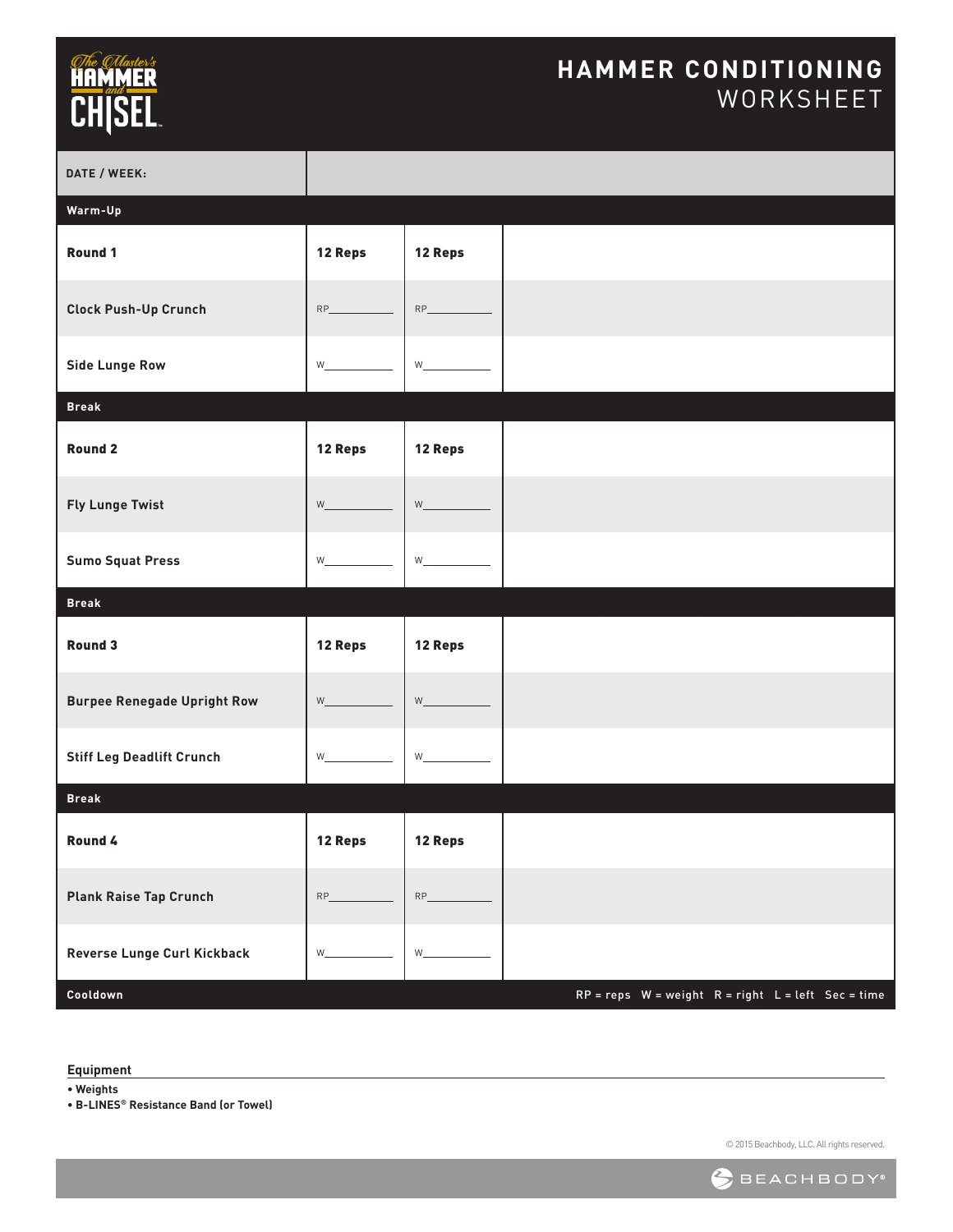#### **HAMMER PLYOMETRICS** WORKSHEET

| DATE / WEEK:                     |                                                                                                                                                                                                                                           |  |
|----------------------------------|-------------------------------------------------------------------------------------------------------------------------------------------------------------------------------------------------------------------------------------------|--|
| Warm-Up                          |                                                                                                                                                                                                                                           |  |
| Round 1                          | 30 Sec.                                                                                                                                                                                                                                   |  |
| <b>Vertical Jump</b>             | $RP$ $\qquad$                                                                                                                                                                                                                             |  |
| <b>Burpee Pull-Up</b>            |                                                                                                                                                                                                                                           |  |
| Leg In & Outs                    |                                                                                                                                                                                                                                           |  |
| <b>Plyo Push-Up Taps</b>         | RP                                                                                                                                                                                                                                        |  |
| <b>Crazy Horse</b>               | $RP$ $\qquad$                                                                                                                                                                                                                             |  |
| Chin-Up Crunch Squat Jump        | RP                                                                                                                                                                                                                                        |  |
| <b>Knee Driver</b>               | RP<br><b>W</b> and the set of the set of the set of the set of the set of the set of the set of the set of the set of the set of the set of the set of the set of the set of the set of the set of the set of the set of the set of the s |  |
| Sumo Tuck Jump                   | RP                                                                                                                                                                                                                                        |  |
| <b>Lunge Lunge Squat</b>         | RP                                                                                                                                                                                                                                        |  |
| <b>Break</b>                     |                                                                                                                                                                                                                                           |  |
| <b>Round 2</b>                   | 30 Sec.                                                                                                                                                                                                                                   |  |
| <b>Vertical Jump</b>             | RP                                                                                                                                                                                                                                        |  |
| <b>Burpee Pull-Up</b>            | RP                                                                                                                                                                                                                                        |  |
| Leg In & Outs                    |                                                                                                                                                                                                                                           |  |
|                                  | $RP_$                                                                                                                                                                                                                                     |  |
| <b>Plyo Push-Up Taps</b>         | RP                                                                                                                                                                                                                                        |  |
| <b>Crazy Horse</b>               | RP                                                                                                                                                                                                                                        |  |
| <b>Chin-Up Crunch Squat Jump</b> | RP                                                                                                                                                                                                                                        |  |
| <b>Knee Driver</b>               | $W_{-}$                                                                                                                                                                                                                                   |  |
| Sumo Tuck Jump                   |                                                                                                                                                                                                                                           |  |
| Lunge Lunge Squat                |                                                                                                                                                                                                                                           |  |

#### **Equipment**

**• Chin-Up Bar (or Bands with Door Attachment Kit)**

**• Chin-Up Max\***

**• Bench (or Floor) • Weights**

**• B-LINES® Resistance Band (or Towel)**

\*Optional

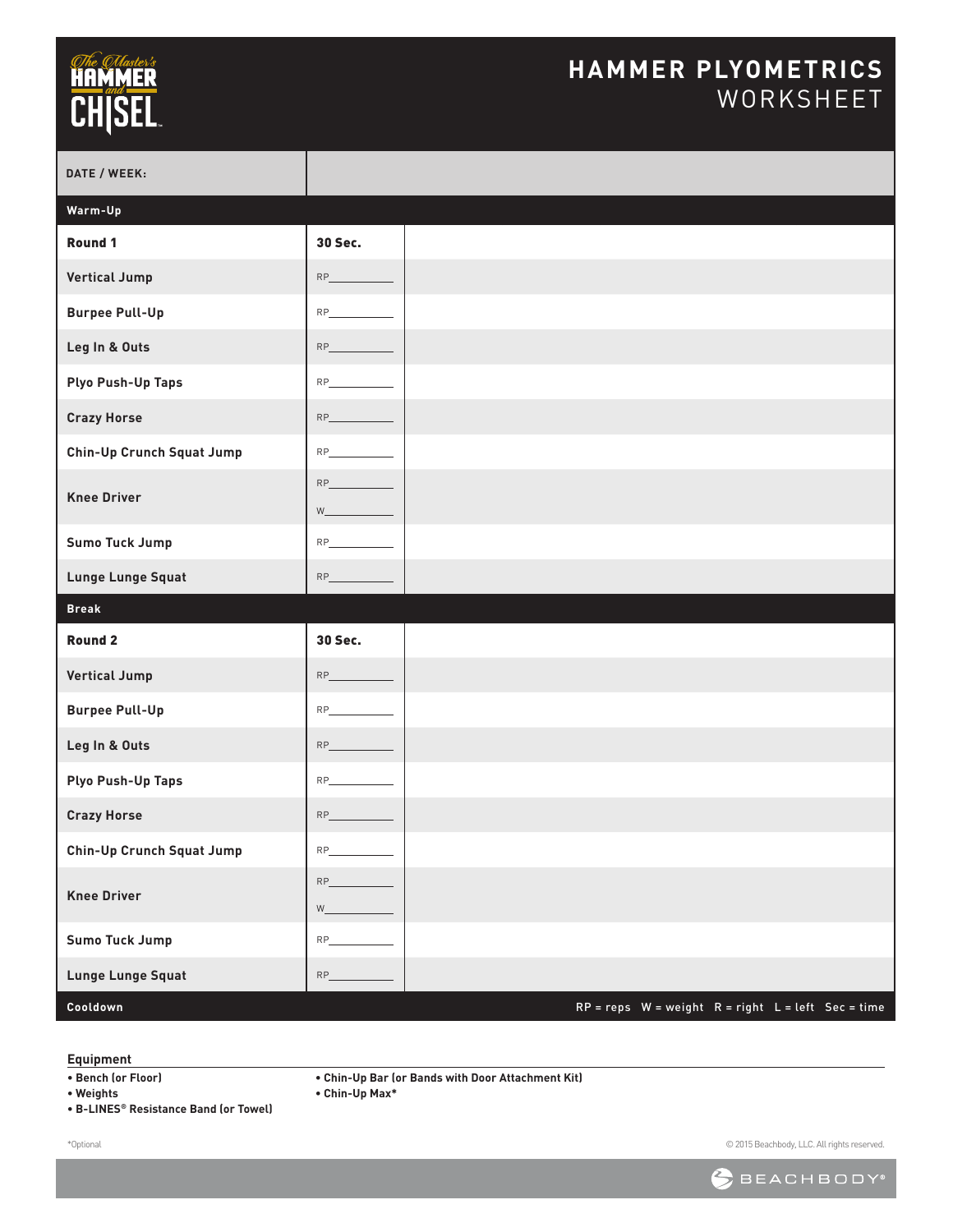## *<i><u>CHe CHaster's*</u><br>**HAMMER**<br>CH|SEL

### **ISO SPEED HAMMER** WORKSHEET

| DATE / WEEK:                 |                                                                                                                                                                                                                                                                                          |                                                                       |                                                        |
|------------------------------|------------------------------------------------------------------------------------------------------------------------------------------------------------------------------------------------------------------------------------------------------------------------------------------|-----------------------------------------------------------------------|--------------------------------------------------------|
| Warm-Up                      |                                                                                                                                                                                                                                                                                          |                                                                       |                                                        |
| Round 1                      | 10 Reps                                                                                                                                                                                                                                                                                  | <b>10 Fast Reps</b>                                                   |                                                        |
| Push-Up                      | $RP_$                                                                                                                                                                                                                                                                                    |                                                                       |                                                        |
| Static Lunge - L             | <b>W</b>                                                                                                                                                                                                                                                                                 | $W_{\perp}$ and $W_{\perp}$                                           |                                                        |
| <b>Static Lunge - R</b>      | <b>William</b>                                                                                                                                                                                                                                                                           | $W_$ and $W_$                                                         |                                                        |
| Chin-Ups                     | RP and the state of the state of the state of the state of the state of the state of the state of the state of the state of the state of the state of the state of the state of the state of the state of the state of the sta                                                           |                                                                       |                                                        |
| <b>Deadlift</b>              | $W_{-}$                                                                                                                                                                                                                                                                                  | $W_{\underline{\hspace{1cm}}\phantom{\begin{array}{l}1} \end{array}}$ |                                                        |
| <b>Side Lateral Raise</b>    | $W_{\perp}$ and $W_{\perp}$                                                                                                                                                                                                                                                              |                                                                       |                                                        |
| <b>Sumo Squat</b>            | $W_{-}$                                                                                                                                                                                                                                                                                  | $W_{\underline{\phantom{A}}\phantom{A}}$                              |                                                        |
| <b>Rear Delt Cross Fly</b>   | $RP$ and $RP$ and $RP$ and $RP$ and $RP$ and $RP$ and $RP$ and $RP$ and $RP$ and $RP$ and $RP$ and $RP$ and $RP$ and $RP$ and $RP$ and $RP$ and $RP$ and $RP$ and $RP$ and $RP$ and $RP$ and $RP$ and $RP$ and $RP$ and $RP$ and $RP$ and $RP$ and $RP$ a<br>W                           | $W_$                                                                  |                                                        |
| Pistol Squat - L             | $W_{-}$                                                                                                                                                                                                                                                                                  |                                                                       |                                                        |
| Pistol Squat - R             | <b>W</b>                                                                                                                                                                                                                                                                                 | $W_{\perp}$ and $W_{\perp}$                                           |                                                        |
| <b>Curl Face Down</b>        | $\mathsf{W}_{\_}$                                                                                                                                                                                                                                                                        | $\mathsf{W}_{\underline{\textcolor{red}{\mathsf{w}}}}$                |                                                        |
| <b>Calf Raises</b>           | $RP$ and $RP$ and $RP$ and $RP$ and $RP$ and $RP$ and $RP$ and $RP$ and $RP$ and $RP$ and $RP$ and $RP$ and $RP$ and $RP$ and $RP$ and $RP$ and $RP$ and $RP$ and $RP$ and $RP$ and $RP$ and $RP$ and $RP$ and $RP$ and $RP$ and $RP$ and $RP$ and $RP$ a<br>$W_{\perp}$ and $W_{\perp}$ | $RP \underline{\hspace{2cm}}$                                         |                                                        |
| <b>Tricep Kickback Twist</b> | $W_{\underline{\hspace{1cm}}\phantom{\begin{array}{l}1} \end{array}}$                                                                                                                                                                                                                    | W                                                                     |                                                        |
| Cooldown                     |                                                                                                                                                                                                                                                                                          |                                                                       | $RP = reps$ W = weight $R = right$ L = left Sec = time |

#### **Equipment**

**• Chin-Up Bar (or Bands with Door Attachment Kit)**

**• Chin-Up Max\***

- **Bench (or Stability Ball) • Weights**
- **B-LINES® Resistance Band (or Towel)**

\*Optional

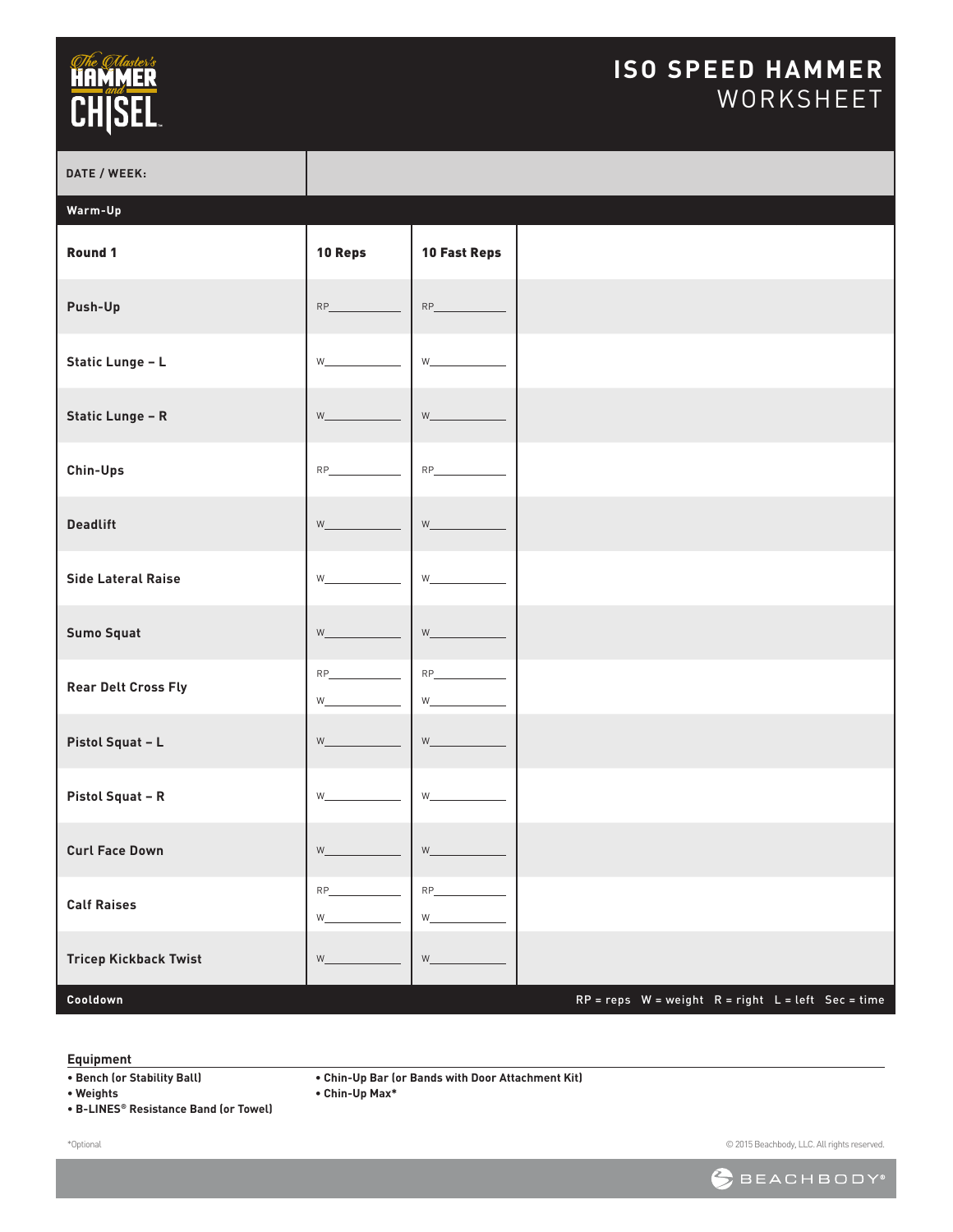### **MAX HAMMER STRENGTH** WORKSHEET

| DATE / WEEK:                      |                |                    |
|-----------------------------------|----------------|--------------------|
| Warm-Up                           |                |                    |
| Round 1                           | <b>60 Sec.</b> | 8 Reps             |
| Reverse Lunge - R                 | RP             |                    |
| Reverse Lunge - Heavy             |                |                    |
| Reverse Lunge - L                 | $RP_$          |                    |
| Reverse Lunge - Heavy             |                | W                  |
| Push-Up                           | $RP_$          |                    |
| <b>Bench Press - Heavy</b>        |                | W                  |
| Squat                             | RP             |                    |
| <b>Shoulder Squat - Heavy</b>     |                |                    |
| Pull-Up                           | $RP_$          |                    |
| <b>Pullover - Heavy</b>           |                | $W_{\_\_\_\_\$     |
| <b>Good Morning</b>               | $RP_$          |                    |
| <b>Stiff Leg Deadlift - Heavy</b> |                | W                  |
| Chin-Up                           | $RP_$          |                    |
| 1-Arm Row - R - Heavy             |                | W                  |
| 1-Arm Row - L - Heavy             |                | $W_{-}$            |
| <b>Stay Low Sumo</b>              | $RP_$          |                    |
| Sumo Squat - Heavy                |                | $W$ <sub>___</sub> |
| <b>Band Military Press</b>        | <b>RP</b>      |                    |
| <b>Military Press - Heavy</b>     |                | W                  |
| <b>Split Squat - R</b>            | <b>RP</b>      |                    |
| Step-Up - R - Heavy               |                |                    |
| Split Squat - L                   | $RP_$          |                    |
| Step-Up - L - Heavy               |                | $W_{\_\_\_\_\}$    |
| <b>Ledge Calf Raise</b>           | <b>RP</b>      |                    |
| <b>Calf Raise - Heavy</b>         |                | $W_{-}$            |
| Cooldown                          |                |                    |

#### **Equipment**

**• Bench (or Stability Ball)**

**• Chin-Up Bar (or Bands with Door Attachment Kit)**

**• Chin-Up Max\***

**• Weights**

**• B-LINES® Resistance Band (or Towel)**

\*Optional

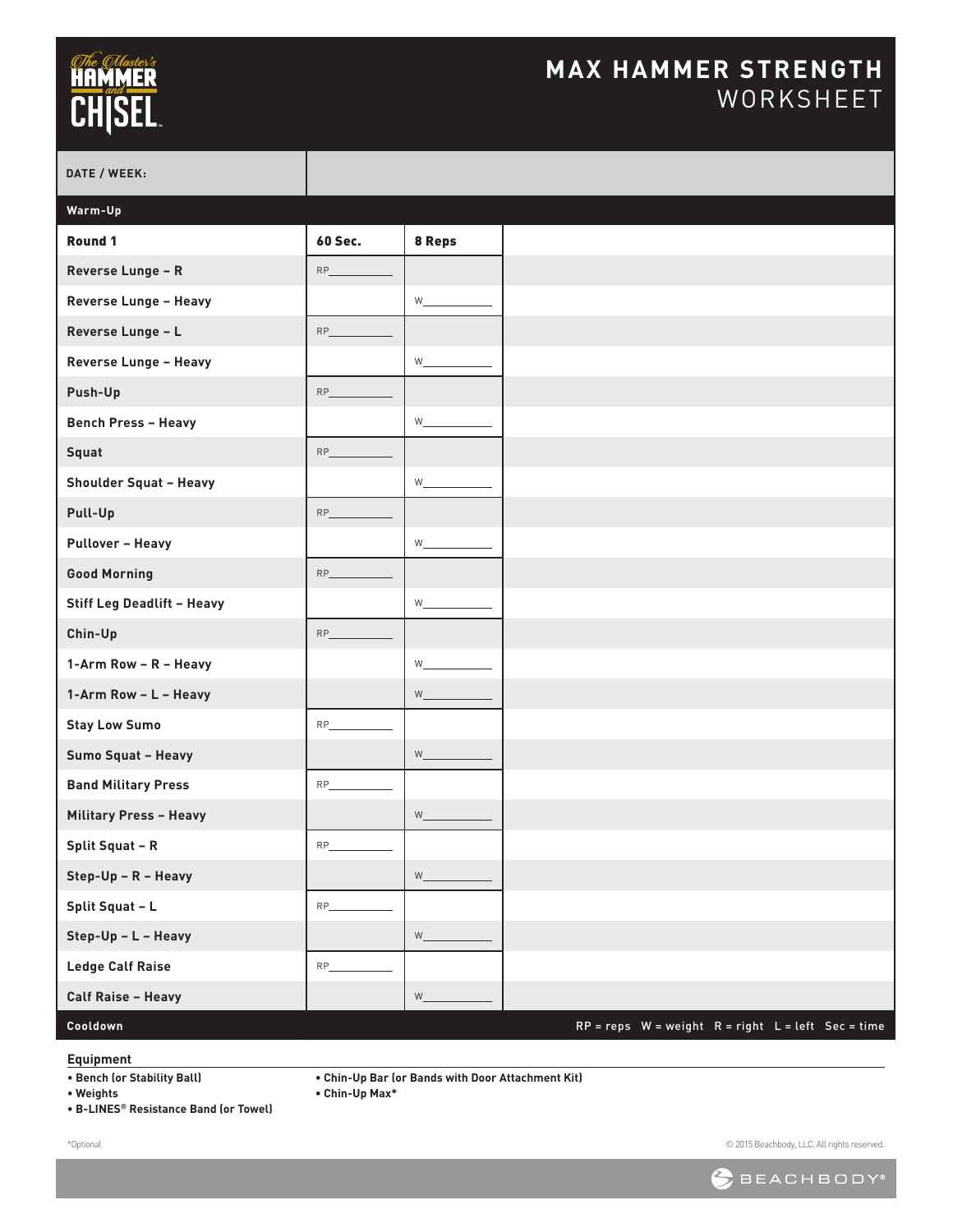### **CHISEL CARDIO** WORKSHEET

| DATE / WEEK:              |                                                                                                                                                                                                                                                                                                                                                                                                                                                                                                                                                                                                            |              |                                                        |                          |
|---------------------------|------------------------------------------------------------------------------------------------------------------------------------------------------------------------------------------------------------------------------------------------------------------------------------------------------------------------------------------------------------------------------------------------------------------------------------------------------------------------------------------------------------------------------------------------------------------------------------------------------------|--------------|--------------------------------------------------------|--------------------------|
| Warm-Up                   |                                                                                                                                                                                                                                                                                                                                                                                                                                                                                                                                                                                                            |              |                                                        |                          |
| Round 1                   | <b>60 Sec.</b>                                                                                                                                                                                                                                                                                                                                                                                                                                                                                                                                                                                             |              | <b>Round 2</b>                                         | <b>60 Sec.</b>           |
| <b>Over The Top</b>       | $W \underline{\hspace{2cm}}$                                                                                                                                                                                                                                                                                                                                                                                                                                                                                                                                                                               |              | <b>Over The Top</b>                                    | $W$ and $W$              |
| Pull-Up                   |                                                                                                                                                                                                                                                                                                                                                                                                                                                                                                                                                                                                            |              | Pull-Up                                                |                          |
| <b>Dumbbell Swing</b>     | $W$ and the set of $W$                                                                                                                                                                                                                                                                                                                                                                                                                                                                                                                                                                                     |              | <b>Dumbbell Swing</b>                                  | $W$ and $W$              |
| Figure 8                  | $W \begin{picture}(150,10) \put(0,0){\line(1,0){10}} \put(15,0){\line(1,0){10}} \put(15,0){\line(1,0){10}} \put(15,0){\line(1,0){10}} \put(15,0){\line(1,0){10}} \put(15,0){\line(1,0){10}} \put(15,0){\line(1,0){10}} \put(15,0){\line(1,0){10}} \put(15,0){\line(1,0){10}} \put(15,0){\line(1,0){10}} \put(15,0){\line(1,0){10}} \put(15,0){\line$                                                                                                                                                                                                                                                       |              | Figure 8                                               | W                        |
| <b>Burpee</b>             |                                                                                                                                                                                                                                                                                                                                                                                                                                                                                                                                                                                                            | <b>Break</b> | <b>Burpee</b>                                          |                          |
| Sword Pull - L            | $\mathsf{W}\underline{\hspace{1cm}}\underline{\hspace{1cm}}$                                                                                                                                                                                                                                                                                                                                                                                                                                                                                                                                               |              | Sword Pull - L                                         | $W$ and $W$              |
| Sword Pull - R            | $\mathsf{W}\underline{\hspace{2cm}}\underline{\hspace{2cm}}\underline{\hspace{2cm}}\underline{\hspace{2cm}}\underline{\hspace{2cm}}\underline{\hspace{2cm}}\underline{\hspace{2cm}}\underline{\hspace{2cm}}\underline{\hspace{2cm}}\underline{\hspace{2cm}}\underline{\hspace{2cm}}\underline{\hspace{2cm}}\underline{\hspace{2cm}}\underline{\hspace{2cm}}\underline{\hspace{2cm}}\underline{\hspace{2cm}}\underline{\hspace{2cm}}\underline{\hspace{2cm}}\underline{\hspace{2cm}}\underline{\hspace{2cm}}\underline{\hspace{2cm}}\underline{\hspace{2cm}}\underline{\hspace{2cm}}\underline{\hspace{2cm$ |              | Sword Pull - R                                         | <b>William Committee</b> |
| <b>Forearm Plank Kick</b> | $RP$                                                                                                                                                                                                                                                                                                                                                                                                                                                                                                                                                                                                       |              | <b>Forearm Plank Kick</b>                              |                          |
| Side Step-Up Kick - R     | $W_{-}$                                                                                                                                                                                                                                                                                                                                                                                                                                                                                                                                                                                                    |              | Side Step-Up Kick - R                                  | $W_{-}$                  |
| Side Step-Up Kick - L     | W                                                                                                                                                                                                                                                                                                                                                                                                                                                                                                                                                                                                          |              | Side Step-Up Kick - L                                  | W                        |
| Cooldown                  |                                                                                                                                                                                                                                                                                                                                                                                                                                                                                                                                                                                                            |              | $RP = reps$ W = weight $R = right$ L = left Sec = time |                          |

#### **Equipment**

**• Bench (or Floor)**

**• Weights**

\*Optional

**• Chin-Up Bar (or Bands with Door Attachment Kit)**

**• Chin-Up Max\***

**• Beachbody® Core Comfort Mat\***

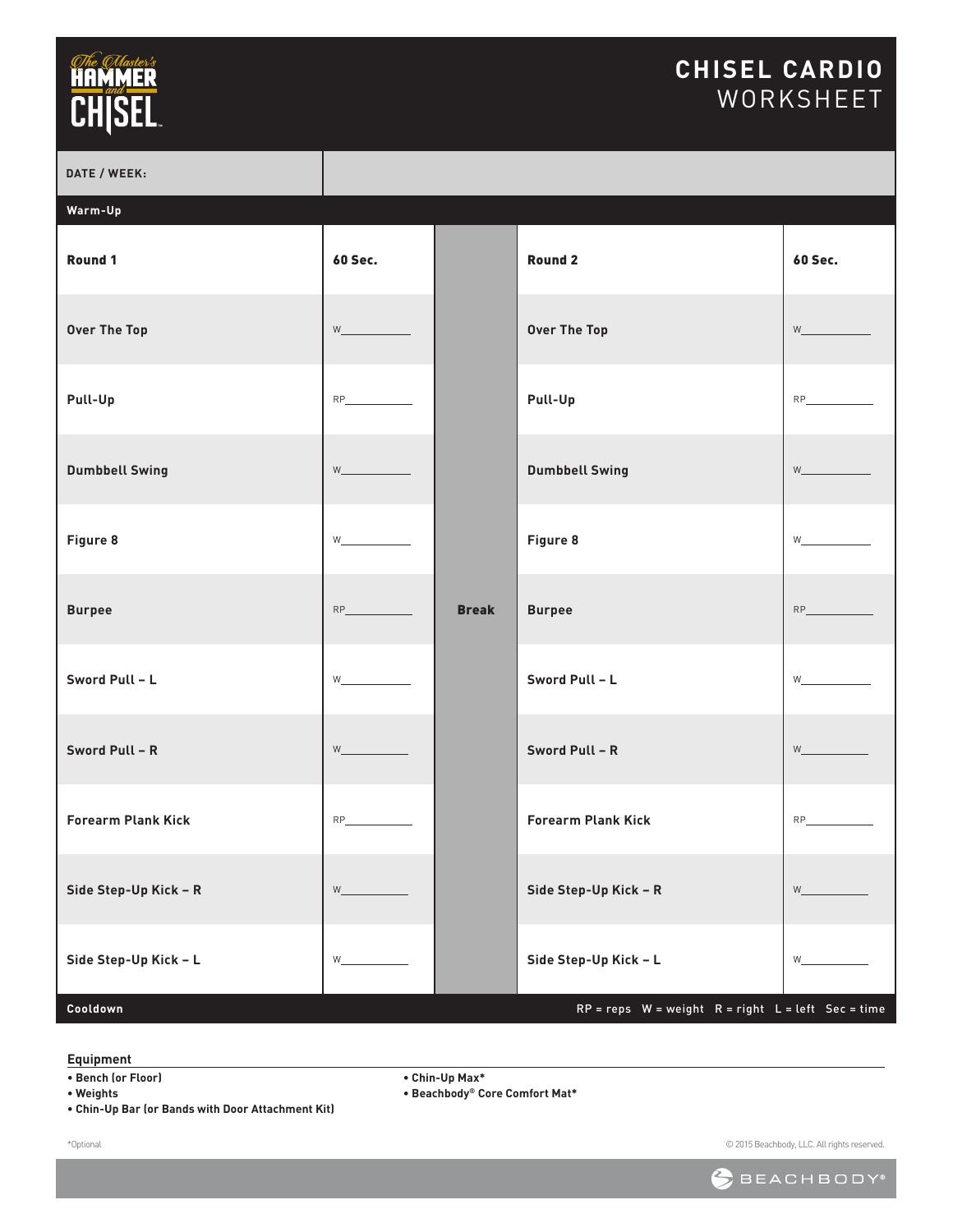### **CHISEL ENDURANCE** WORKSHEET

| DATE / WEEK:                |                                                                                                                                                                                                                                                              |              |                                                        |                                                                                                                                                                                                                                                                |
|-----------------------------|--------------------------------------------------------------------------------------------------------------------------------------------------------------------------------------------------------------------------------------------------------------|--------------|--------------------------------------------------------|----------------------------------------------------------------------------------------------------------------------------------------------------------------------------------------------------------------------------------------------------------------|
| Warm-Up                     |                                                                                                                                                                                                                                                              |              |                                                        |                                                                                                                                                                                                                                                                |
| Round 1                     | <b>60 Sec.</b>                                                                                                                                                                                                                                               |              | Round <sub>2</sub>                                     | <b>60 Sec.</b>                                                                                                                                                                                                                                                 |
| <b>Bench Run Ups - L</b>    | Sec.                                                                                                                                                                                                                                                         |              | Bench Run Ups - L                                      | Sec.                                                                                                                                                                                                                                                           |
| <b>Bench Run Ups - R</b>    | Sec.                                                                                                                                                                                                                                                         |              | <b>Bench Run Ups - R</b>                               | Sec.                                                                                                                                                                                                                                                           |
| <b>Negative Pull-Ups</b>    | $RP$                                                                                                                                                                                                                                                         |              | <b>Negative Pull-Ups</b>                               | $RP$                                                                                                                                                                                                                                                           |
| Step-Up Cross Over - R      | $RP \underline{\hspace{2cm}}$<br>$W_1$ and $W_2$ and $W_3$ and $W_4$ and $W_5$ and $W_6$ and $W_7$ and $W_8$ and $W_9$ and $W_9$ and $W_9$ and $W_9$ and $W_9$ and $W_9$ and $W_9$ and $W_9$ and $W_9$ and $W_9$ and $W_9$ and $W_9$ and $W_9$ and $W_9$ and |              | Step-Up Cross Over - R                                 | $W_1$ and $W_2$ and $W_3$ and $W_4$ and $W_5$ and $W_6$ and $W_7$ and $W_8$ and $W_9$ and $W_9$ and $W_9$ and $W_9$ and $W_9$ and $W_9$ and $W_9$ and $W_9$ and $W_9$ and $W_9$ and $W_9$ and $W_9$ and $W_9$ and $W_9$ and                                    |
| Step-Up Cross Over - L      |                                                                                                                                                                                                                                                              | <b>Break</b> | Step-Up Cross Over - L                                 | $W$ and $W$                                                                                                                                                                                                                                                    |
| <b>Decline Push-Up</b>      | $RP$                                                                                                                                                                                                                                                         |              | <b>Decline Push-Up</b>                                 | RP <sub>ress</sub> and the state of the state of the state of the state of the state of the state of the state of the state of the state of the state of the state of the state of the state of the state of the state of the state of t                       |
| 1-Hand Row Leg Ext. - R     | <b>W</b>                                                                                                                                                                                                                                                     |              | 1-Hand Row Leg Ext. - R                                | <b>W W</b>                                                                                                                                                                                                                                                     |
| 1-Hand Row Leg Ext. - L     | $\mathsf{RP}\textcolor{red}{\_\!\textcolor{blue}{\textbf{RP}\textcolor{blue}{\_\!\textbf{P}}\textcolor{blue}{\textbf{R}}\textcolor{blue}{\textbf{P}}\textcolor{blue}{\textbf{P}}}}$<br>$W_1$ and $W_2$ and $W_3$ and $W_4$                                   |              | 1-Hand Row Leg Ext. - L                                | $RP$ and $RP$ and $RP$ and $RP$ and $RP$ and $RP$ and $RP$ and $RP$ and $RP$ and $RP$ and $RP$ and $RP$ and $RP$ and $RP$ and $RP$ and $RP$ and $RP$ and $RP$ and $RP$ and $RP$ and $RP$ and $RP$ and $RP$ and $RP$ and $RP$ and $RP$ and $RP$ and $RP$ a<br>W |
| <b>Incline Press</b>        |                                                                                                                                                                                                                                                              |              | <b>Incline Press</b>                                   | $W_{\underline{\hspace{1cm}}\phantom{\begin{array}{cccccccccc} \phantom{\begin{array}{cccccccccc} \end{array}} & \cdots} }$                                                                                                                                    |
| <b>Plank Hold Knee Taps</b> | Sec.                                                                                                                                                                                                                                                         |              | <b>Plank Hold Knee Taps</b>                            | Sec.                                                                                                                                                                                                                                                           |
| Cooldown                    |                                                                                                                                                                                                                                                              |              | $RP = reps$ W = weight $R = right$ L = left Sec = time |                                                                                                                                                                                                                                                                |

#### **Equipment**

**• Bench (or Stability Ball)**

**• Weights**

\*Optional

**• Chin-Up Bar (or Bands with Door Attachment Kit)**

**• Chin-Up Max\***

**• Beachbody® Core Comfort Mat\***

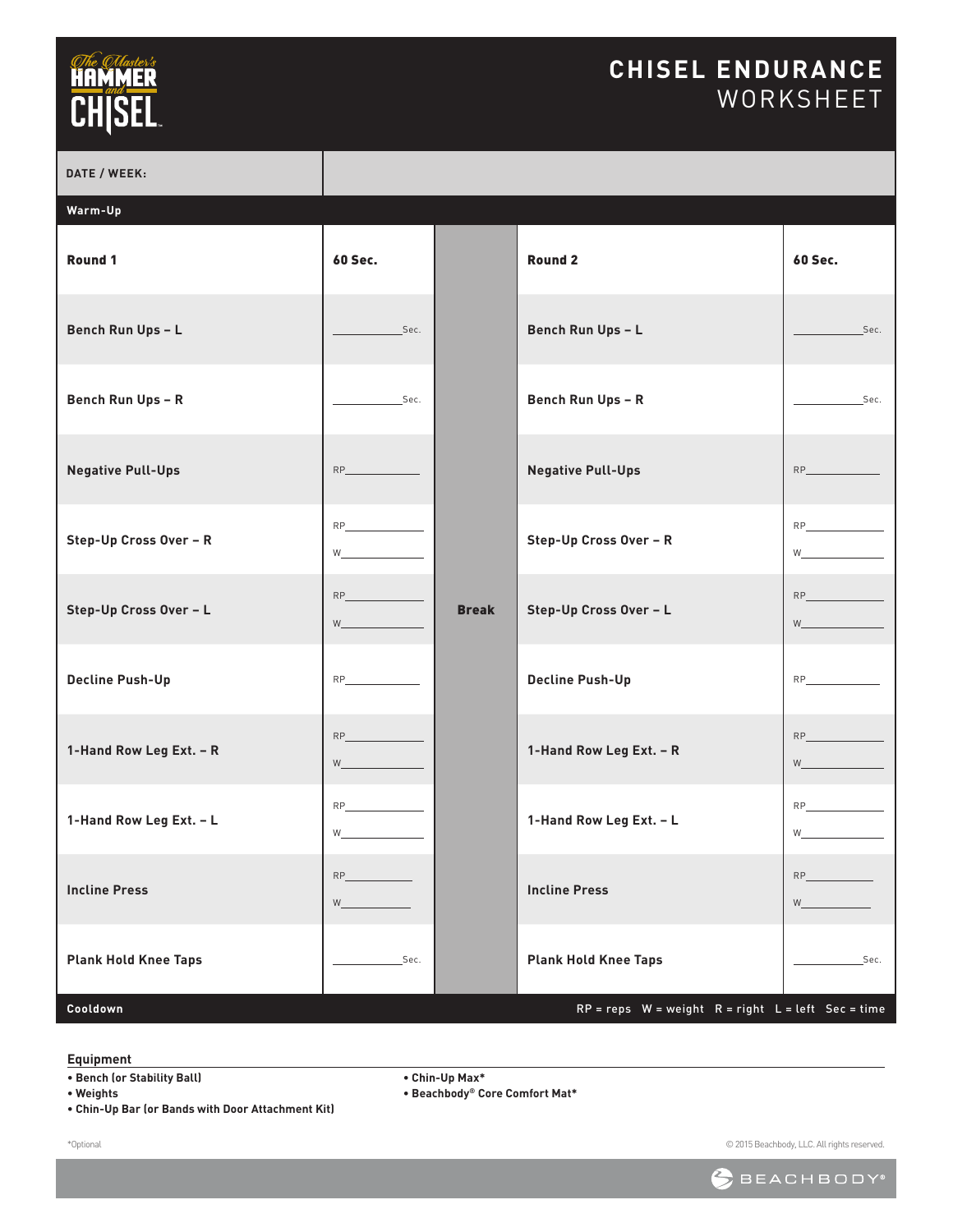### **ISO STRENGTH CHISEL** WORKSHEET

| DATE / WEEK:           |                                                                                                                                                                                                                                         |                |                                                                                                                                                                                                                                          |                |                                                                                                                                                                                                                                                                                                                                                                                  |                |
|------------------------|-----------------------------------------------------------------------------------------------------------------------------------------------------------------------------------------------------------------------------------------|----------------|------------------------------------------------------------------------------------------------------------------------------------------------------------------------------------------------------------------------------------------|----------------|----------------------------------------------------------------------------------------------------------------------------------------------------------------------------------------------------------------------------------------------------------------------------------------------------------------------------------------------------------------------------------|----------------|
| Warm-Up                |                                                                                                                                                                                                                                         |                |                                                                                                                                                                                                                                          |                |                                                                                                                                                                                                                                                                                                                                                                                  |                |
| Round 1                | 10 Reps                                                                                                                                                                                                                                 | <b>10 Sec.</b> | 10 Reps                                                                                                                                                                                                                                  | <b>10 Sec.</b> | 10 Reps                                                                                                                                                                                                                                                                                                                                                                          | <b>10 Sec.</b> |
| <b>Sumo Squat</b>      | $W \underline{\hspace{2cm}}$                                                                                                                                                                                                            | Hold 10 Sec.   | $W$ and the set of $W$                                                                                                                                                                                                                   | Hold 10 Sec.   | <b>W W W W</b>                                                                                                                                                                                                                                                                                                                                                                   | Hold 10 Sec.   |
| Push-Up                | RP                                                                                                                                                                                                                                      | Hold 10 Sec.   | RP                                                                                                                                                                                                                                       | Hold 10 Sec.   | RP                                                                                                                                                                                                                                                                                                                                                                               | Hold 10 Sec.   |
| <b>Split Squat - R</b> | $W \underline{\hspace{2cm}}$                                                                                                                                                                                                            | Hold 10 Sec.   | $W \underline{\hspace{2cm}}$                                                                                                                                                                                                             | Hold 10 Sec.   | $W \begin{tabular}{ c c } \hline \rule{.4cm}{.4cm} \rule{.4cm}{.4cm} \rule{.4cm}{.4cm} \rule{.4cm}{.4cm} \rule{.4cm}{.4cm} \rule{.4cm}{.4cm} \rule{.4cm}{.4cm} \rule{.4cm}{.4cm} \rule{.4cm}{.4cm} \rule{.4cm}{.4cm} \rule{.4cm}{.4cm} \rule{.4cm}{.4cm} \rule{.4cm}{.4cm} \rule{.4cm}{.4cm} \rule{.4cm}{.4cm} \rule{.4cm}{.4cm} \rule{.4cm}{.4cm} \rule{.4cm}{.4cm} \rule{.4cm$ | Hold 10 Sec.   |
| Split Squat - L        | W <sub>2</sub> and the set of the set of the set of the set of the set of the set of the set of the set of the set of the set of the set of the set of the set of the set of the set of the set of the set of the set of the set of the | Hold 10 Sec.   | W <sub>rong</sub> and the contract of the contract of the contract of the contract of the contract of the contract of the contract of the contract of the contract of the contract of the contract of the contract of the contract of th | Hold 10 Sec.   | $W_$                                                                                                                                                                                                                                                                                                                                                                             | Hold 10 Sec.   |
| Pull-Up                |                                                                                                                                                                                                                                         | Hold 10 Sec.   |                                                                                                                                                                                                                                          | Hold 10 Sec.   | RP and the state of the state of the                                                                                                                                                                                                                                                                                                                                             | Hold 10 Sec.   |
| Step-Up Side Hold - R  | $W \underline{\hspace{2cm}}$                                                                                                                                                                                                            | Hold 10 Sec.   |                                                                                                                                                                                                                                          | Hold 10 Sec.   |                                                                                                                                                                                                                                                                                                                                                                                  | Hold 10 Sec.   |
| Step-Up Side Hold - L  | $W \underline{\hspace{2cm}}$                                                                                                                                                                                                            | Hold 10 Sec.   | $W \underline{\hspace{2cm}}$                                                                                                                                                                                                             | Hold 10 Sec.   | $W \underline{\hspace{2cm}}$                                                                                                                                                                                                                                                                                                                                                     | Hold 10 Sec.   |
| 1-Arm Row - L          | $W \underline{\hspace{2cm}}$                                                                                                                                                                                                            | Hold 10 Sec.   |                                                                                                                                                                                                                                          | Hold 10 Sec.   | $W \underline{\hspace{2cm}}$                                                                                                                                                                                                                                                                                                                                                     | Hold 10 Sec.   |
| 1-Arm Row - $R$        | W and the contract of the contract of the                                                                                                                                                                                               | Hold 10 Sec.   | $W$ and the set of $W$                                                                                                                                                                                                                   | Hold 10 Sec.   | $W$ and the set of $W$                                                                                                                                                                                                                                                                                                                                                           | Hold 10 Sec.   |
| Sit-Up C-Curve         | W                                                                                                                                                                                                                                       | Hold 10 Sec.   | W                                                                                                                                                                                                                                        | Hold 10 Sec.   | W <sub>2</sub> and the set of the set of the set of the set of the set of the set of the set of the set of the set of the set of the set of the set of the set of the set of the set of the set of the set of the set of the set of the                                                                                                                                          | Hold 10 Sec.   |
| <b>Lateral Raise</b>   | <b>W</b>                                                                                                                                                                                                                                | Hold 10 Sec.   | $W_{-}$                                                                                                                                                                                                                                  | Hold 10 Sec.   |                                                                                                                                                                                                                                                                                                                                                                                  | Hold 10 Sec.   |
|                        |                                                                                                                                                                                                                                         |                |                                                                                                                                                                                                                                          |                | $RP = reps$ W = weight $R = right$ L = left Sec = time                                                                                                                                                                                                                                                                                                                           |                |

#### **Equipment**

**• Bench (or Floor)**

**• Weights**

**• Chin-Up Bar (or Bands with Door Attachment Kit)**

**• Chin-Up Max\***

**• Beachbody® Core Comfort Mat\***

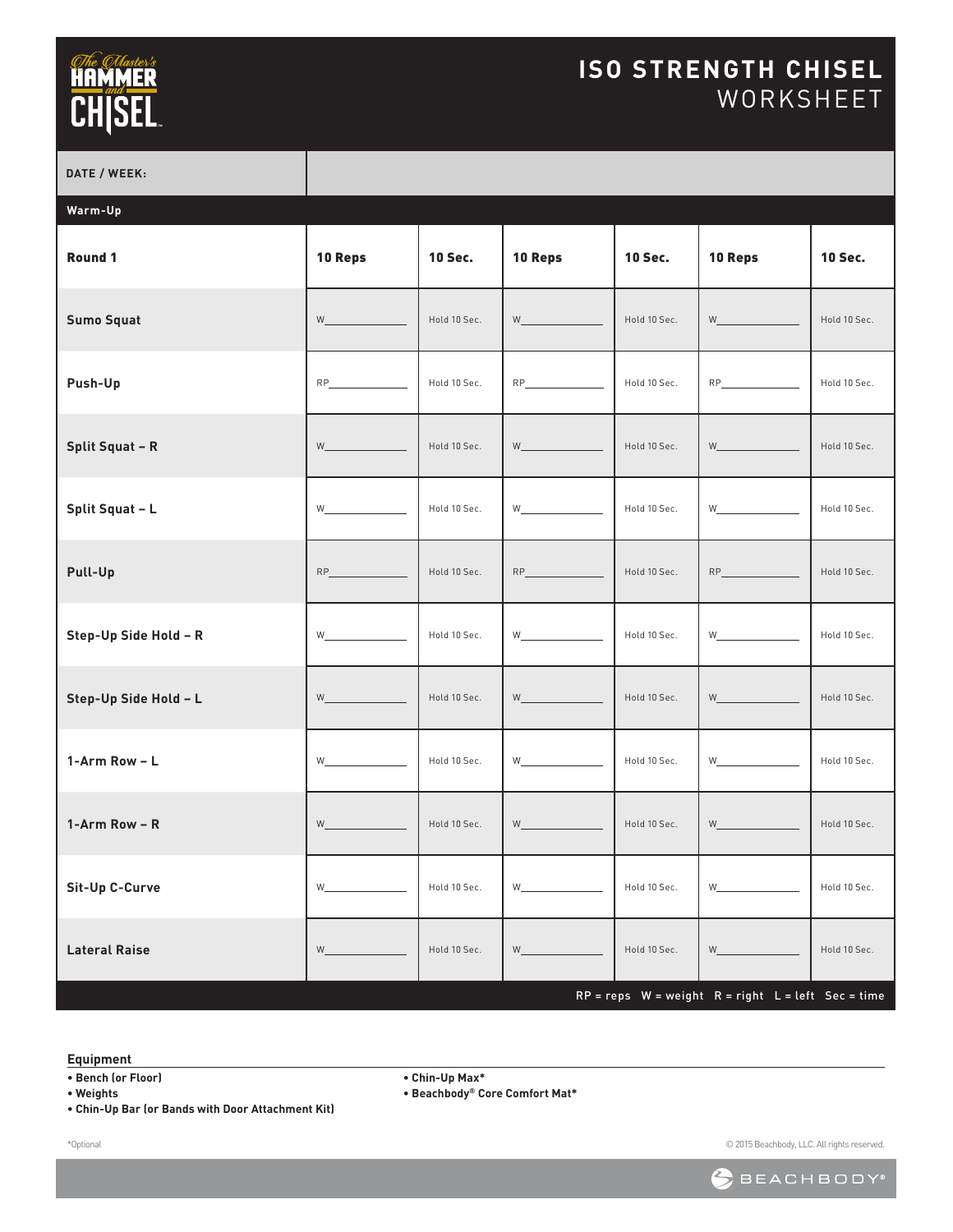### **HAMMER BUILD UP** WORKSHEET

| DATE / WEEK:               |                         |  |                                                        |  |  |
|----------------------------|-------------------------|--|--------------------------------------------------------|--|--|
| Warm-Up                    |                         |  |                                                        |  |  |
| Round 1                    | 30 Sec.                 |  |                                                        |  |  |
| Squat                      | $W$ and $W$             |  |                                                        |  |  |
| Front Back Lunge - R       | W                       |  |                                                        |  |  |
| Front Back Lunge - L       | $W_{\_\_\_\_\$          |  |                                                        |  |  |
|                            | <b>15 Sec.</b>          |  |                                                        |  |  |
| $Step-Up - R$              | W                       |  |                                                        |  |  |
| $Step-Up - L$              | $W_$ and $W_$           |  |                                                        |  |  |
| <b>Break</b>               |                         |  |                                                        |  |  |
| Round 2                    | 30 Sec.                 |  |                                                        |  |  |
| Pull-Up                    | RP                      |  |                                                        |  |  |
| <b>Reverse Grip Row</b>    | $W_{-}$                 |  |                                                        |  |  |
| Pullover                   | W                       |  |                                                        |  |  |
| <b>Reverse Fly</b>         | W                       |  |                                                        |  |  |
| <b>Break</b>               |                         |  |                                                        |  |  |
| Round 3                    | <b>15 Sec.</b>          |  |                                                        |  |  |
| 1-Hand Push-Up - R         | $RP_$                   |  |                                                        |  |  |
| 1-Hand Push-Up - L         |                         |  |                                                        |  |  |
|                            | 30 Sec.                 |  |                                                        |  |  |
| <b>Bench Fly</b>           | $W_{-}$                 |  |                                                        |  |  |
| Feet on Ball Push-Up       | $RP_$                   |  |                                                        |  |  |
| <b>Incline Press</b>       | $\mathsf{W}_\mathsf{=}$ |  |                                                        |  |  |
| <b>Break</b>               |                         |  |                                                        |  |  |
| Round 4                    | 30 Sec.                 |  |                                                        |  |  |
| <b>Ball Military Press</b> | W_                      |  |                                                        |  |  |
| <b>Lateral Raise</b>       | $W_{-}$                 |  |                                                        |  |  |
| <b>Upright Row</b>         | W                       |  |                                                        |  |  |
| <b>Anterior Raise</b>      | W_                      |  |                                                        |  |  |
| <b>Break</b>               |                         |  | $RP = reps$ W = weight $R = right$ L = left Sec = time |  |  |

**Continued next page**

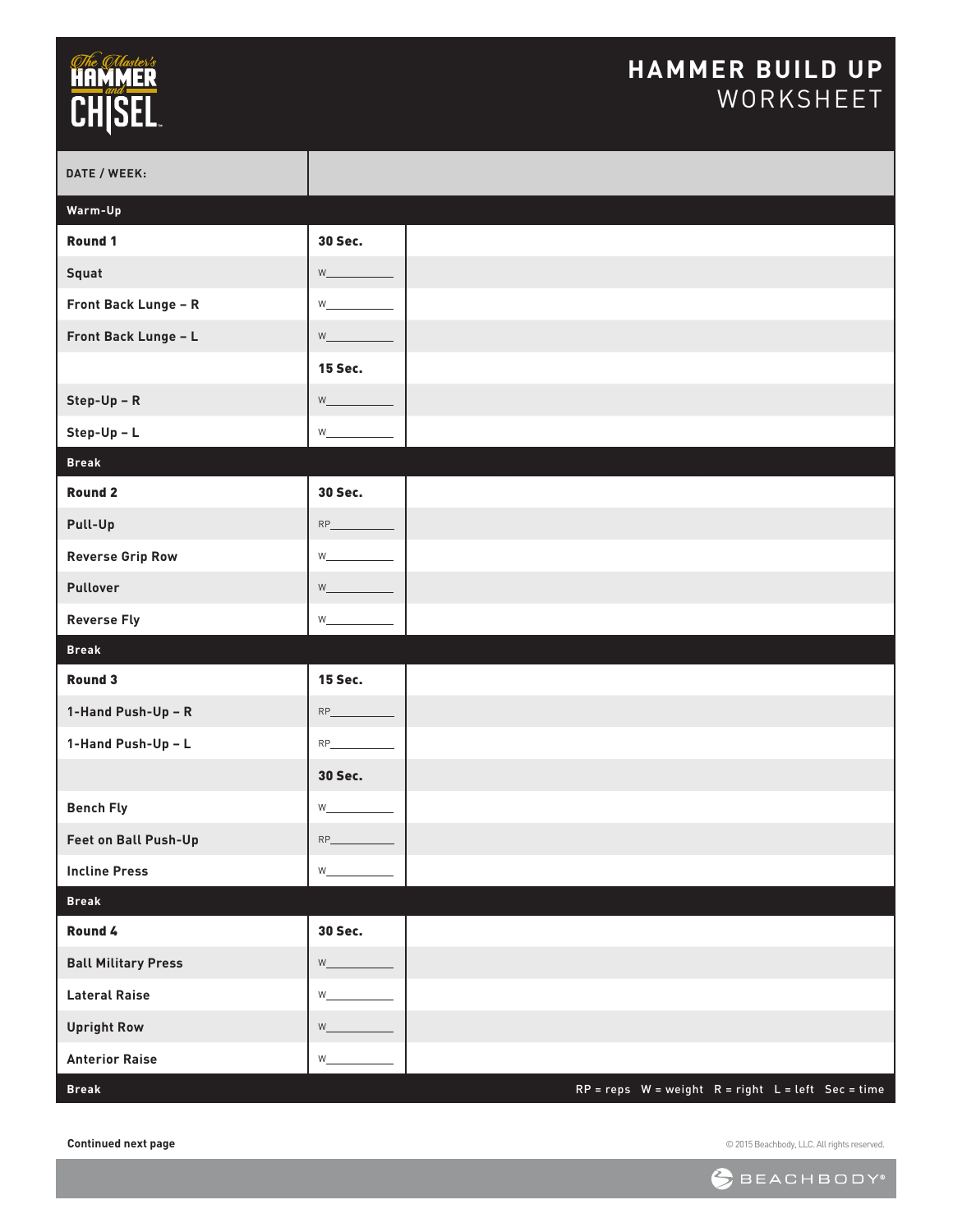## *<i><u>CHe CHaster's*</u><br>**HAMMER**<br>CH|SEL

#### **HAMMER BUILD UP** WORKSHEET (CONT.)

| DATE / WEEK:                  |                                                                                                                                                                                                                                                           |                                                        |
|-------------------------------|-----------------------------------------------------------------------------------------------------------------------------------------------------------------------------------------------------------------------------------------------------------|--------------------------------------------------------|
|                               |                                                                                                                                                                                                                                                           |                                                        |
| Round 5                       | 30 Sec.                                                                                                                                                                                                                                                   |                                                        |
| <b>Standard Curl</b>          | $W$ and $W$                                                                                                                                                                                                                                               |                                                        |
| <b>Hammer Curl</b>            | $W$ and $W$ and $W$ and $W$ and $W$                                                                                                                                                                                                                       |                                                        |
|                               | <b>15 Sec.</b>                                                                                                                                                                                                                                            |                                                        |
| <b>Concentration Curl - L</b> | W <sub>2</sub> and the set of the set of the set of the set of the set of the set of the set of the set of the set of the set of the set of the set of the set of the set of the set of the set of the set of the set of the set of the                   |                                                        |
| <b>Concentration Curl - R</b> | $W$ and $W$                                                                                                                                                                                                                                               |                                                        |
|                               | <b>30 Sec.</b>                                                                                                                                                                                                                                            |                                                        |
| <b>Rotation Curl</b>          | $\mathsf{w}\_\_\_\_\_\_\$                                                                                                                                                                                                                                 |                                                        |
| <b>Break</b>                  |                                                                                                                                                                                                                                                           |                                                        |
| Round 6                       | 30 Sec.                                                                                                                                                                                                                                                   |                                                        |
| <b>Dips</b>                   | $\mathsf{RP}\textcolor{red}{\_\!\_\!\_}\textcolor{red}{\textbf{RP}\textcolor{red}{\_\!\_}\textbf{C}}$                                                                                                                                                     |                                                        |
| Kickbacks - R                 | $W_1$ and $W_2$                                                                                                                                                                                                                                           |                                                        |
| Kickbacks - L                 | <b>William</b>                                                                                                                                                                                                                                            |                                                        |
| <b>Skull Crusher</b>          | W_                                                                                                                                                                                                                                                        |                                                        |
| <b>Break</b>                  |                                                                                                                                                                                                                                                           |                                                        |
| Round <sub>7</sub>            | 30 Sec.                                                                                                                                                                                                                                                   |                                                        |
| <b>Ball Plank Hold</b>        | Sec.                                                                                                                                                                                                                                                      |                                                        |
| <b>Ball Mountain Climber</b>  | $RP$ and $RP$ and $RP$ and $RP$ and $RP$ and $RP$ and $RP$ and $RP$ and $RP$ and $RP$ and $RP$ and $RP$ and $RP$ and $RP$ and $RP$ and $RP$ and $RP$ and $RP$ and $RP$ and $RP$ and $RP$ and $RP$ and $RP$ and $RP$ and $RP$ and $RP$ and $RP$ and $RP$ a |                                                        |
| Windshield Wipers - R         |                                                                                                                                                                                                                                                           |                                                        |
| Windshield Wipers - L         | $RP_$                                                                                                                                                                                                                                                     |                                                        |
| Cooldown                      |                                                                                                                                                                                                                                                           | $RP = reps$ W = weight $R = right$ L = left Sec = time |

**Equipment**

- **Bench (or Floor)**
- **Weights**
- **Medicine Ball**
- **B-LINES® Resistance Band (or Towel)**

\*Optional

**• Chin-Up Bar (or Bands with Door Attachment Kit)**

**• Chin-Up Max\***

**• Beachbody® Core Comfort Mat\***

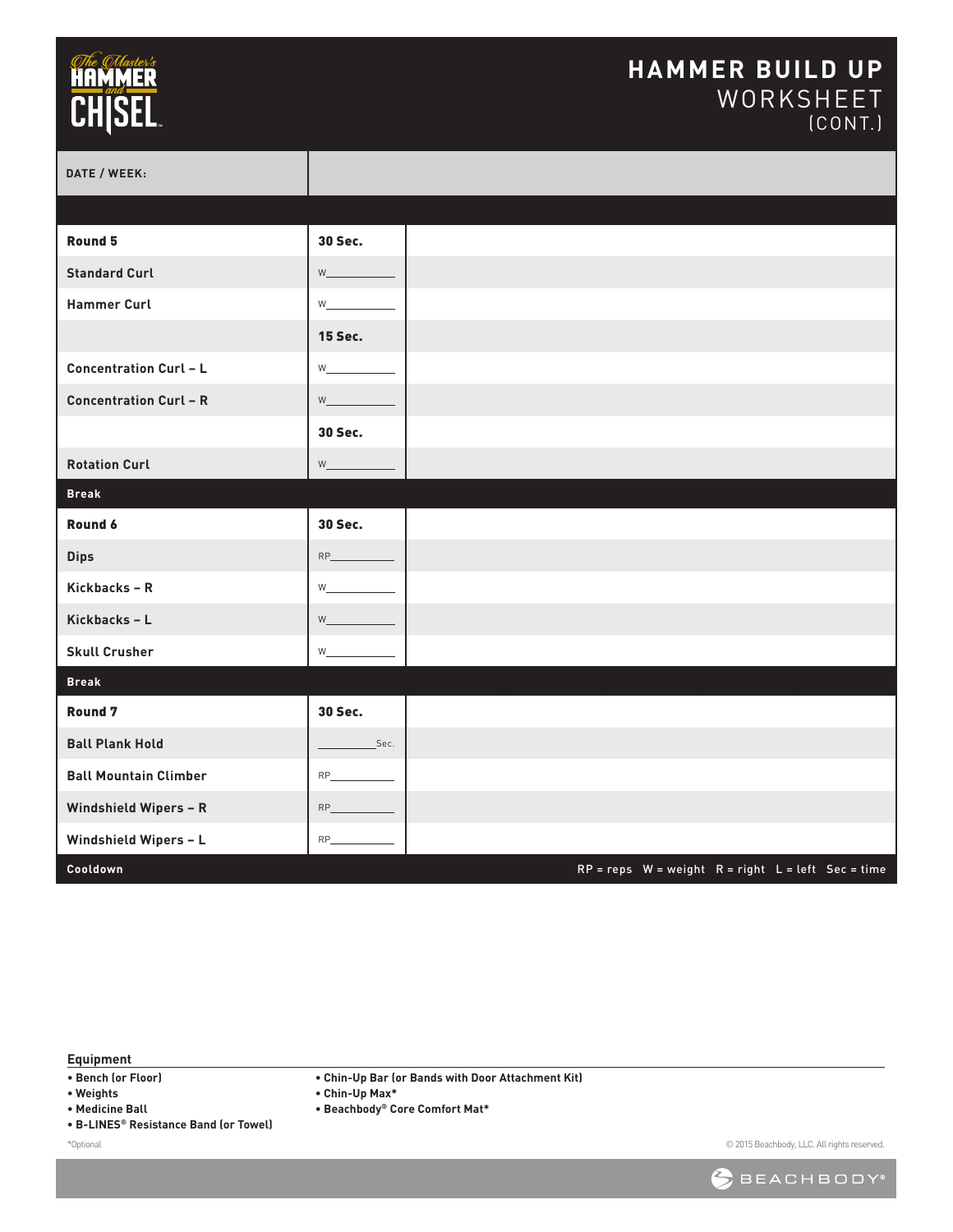# **The Greater's**<br> **CHISEL**

### **POWER CHISEL** WORKSHEET

| DATE / WEEK:               |                                             |                |          |                |          |                |                                                        |                |
|----------------------------|---------------------------------------------|----------------|----------|----------------|----------|----------------|--------------------------------------------------------|----------------|
| Warm-Up                    |                                             |                |          |                |          |                |                                                        |                |
| Round 1                    | 4 Reps                                      | 4 Sec.         | 4 Reps   | 4 Sec.         | 4 Reps   | 4 Sec.         | 4 Reps                                                 | 4 Sec.         |
| <b>Ball Squat Jumps</b>    |                                             | Hold 4<br>Sec. | W        | Hold 4<br>Sec. |          | Hold 4<br>Sec. | W                                                      | Hold 4<br>Sec. |
| Squat - Heavy              | 10 Reps                                     |                |          |                |          |                |                                                        |                |
| <b>Upright Row</b>         |                                             | Hold 4<br>Sec. |          | Hold 4<br>Sec. |          | Hold 4<br>Sec. | $W$ and $W$                                            | Hold 4<br>Sec. |
| Pull-Up                    | 10 Reps                                     |                |          |                |          |                |                                                        |                |
| <b>Hanging Knee Curl</b>   | 16 Reps                                     |                |          |                |          |                |                                                        |                |
| <b>Ball Plyo Lunge - R</b> | W <sub>2</sub>                              | Hold 4<br>Sec. | <b>W</b> | Hold 4<br>Sec. | <b>W</b> | Hold 4<br>Sec. | $W_{\perp}$ and $W_{\perp}$                            | Hold 4<br>Sec. |
| Lunge - R - Heavy          | 10 Reps<br>$W$ and $W$                      |                |          |                |          |                |                                                        |                |
| Ball Plyo Lunge - L        |                                             | Hold 4<br>Sec. | W        | Hold 4<br>Sec. | W        | Hold 4<br>Sec. |                                                        | Hold 4<br>Sec. |
| Lunge - L - Heavy          | 10 Reps<br>$W$ and $W$                      |                |          |                |          |                |                                                        |                |
| Plyo Push-Up               |                                             | Hold 4<br>Sec. |          | Hold 4<br>Sec. |          | Hold 4<br>Sec. |                                                        | Hold 4<br>Sec. |
| <b>Chest Press - Heavy</b> | 10 Reps<br>$\mathsf{W}_{\underline{\quad}}$ |                |          |                |          |                |                                                        |                |
| <b>Half Spiderman</b>      | 16 Reps<br>$RP_$                            |                |          |                |          |                |                                                        |                |
| <b>Ball Sumo Plyo</b>      | $W_{-}$                                     | Hold 4<br>Sec. | $W_{-}$  | Hold 4<br>Sec. | $W_{-}$  | Hold 4<br>Sec. |                                                        | Hold 4<br>Sec. |
| Sumo Squat - Heavy         | 10 Reps<br>$W_{-}$                          |                |          |                |          |                |                                                        |                |
|                            |                                             |                |          |                |          |                | $RP = reps$ W = weight $R = right$ L = left Sec = time |                |

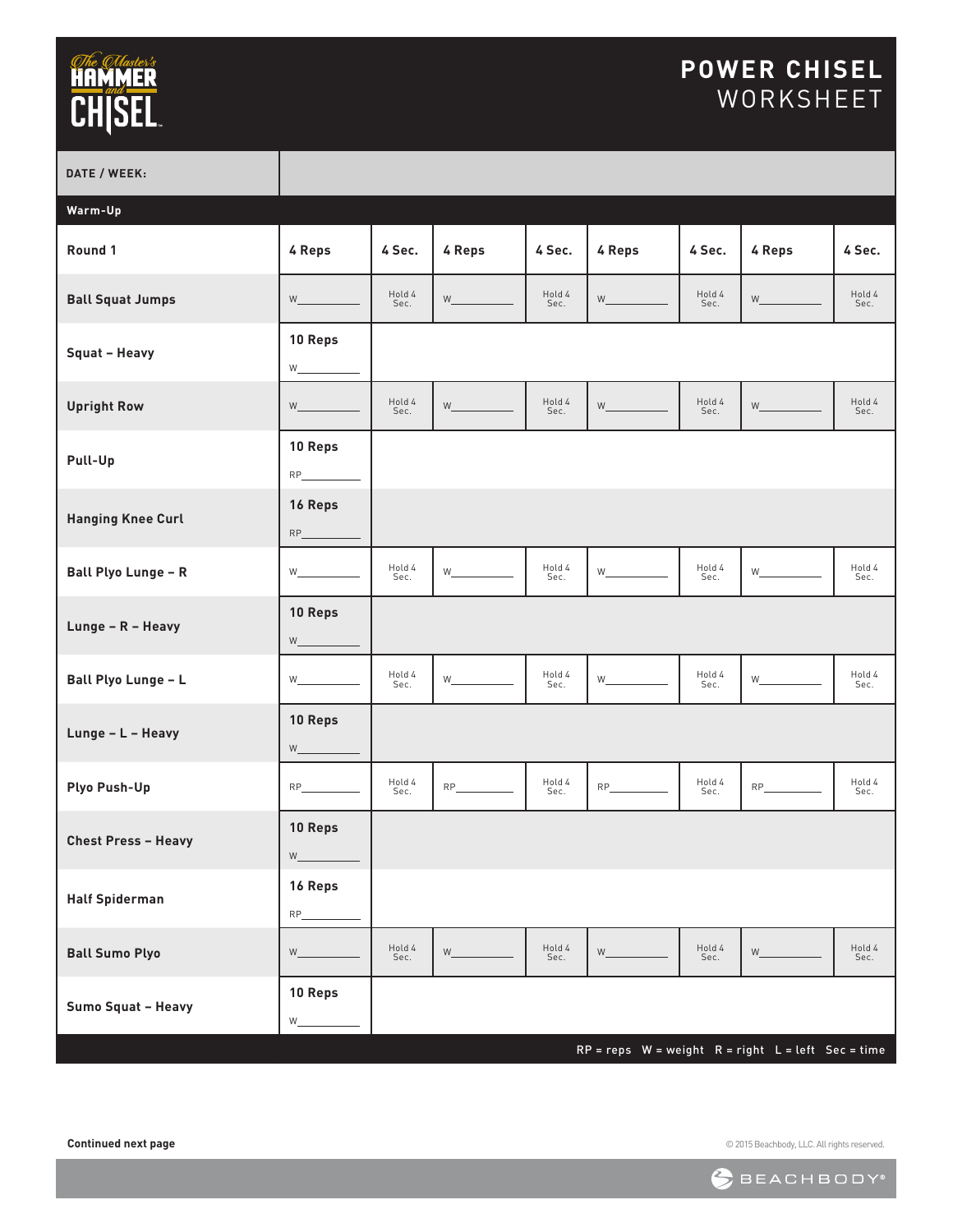#### **POWER CHISEL** WORKSHEET (CONT.)

**DATE / WEEK:**

|                               | 4 Reps                                  | 4 Sec.         | 4 Reps                   | 4 Sec.         | 4 Reps                                    | 4 Sec.         | 4 Reps                                                 | 4 Sec.         |
|-------------------------------|-----------------------------------------|----------------|--------------------------|----------------|-------------------------------------------|----------------|--------------------------------------------------------|----------------|
| <b>Ball Push Press</b>        | W                                       | Hold 4<br>Sec. | <b>William Community</b> | Hold 4<br>Sec. | $W$ and $W$                               | Hold 4<br>Sec. | <b>William Community</b>                               | Hold 4<br>Sec. |
| <b>Military Press - Heavy</b> | 10 Reps<br>$W \underline{\hspace{2cm}}$ |                |                          |                |                                           |                |                                                        |                |
| <b>Ball Seated Toe Tap</b>    | 16 Reps                                 |                |                          |                |                                           |                |                                                        |                |
| <b>Ball Knee Drivers - L</b>  | $W$ and $W$                             | Hold 4<br>Sec. | $W$ and $W$              | Hold 4<br>Sec. |                                           | Hold 4<br>Sec. | $W_{\perp}$ and $W_{\perp}$                            | Hold 4<br>Sec. |
| Side Step-Up - L - Heavy      | 10 Reps<br>$W \underline{\hspace{2cm}}$ |                |                          |                |                                           |                |                                                        |                |
| <b>Ball Knee Drivers - R</b>  |                                         | Hold 4<br>Sec. | $W_{\perp}$              | Hold 4<br>Sec. | $W_{\underline{\hspace{1cm}}\phantom{1}}$ | Hold 4<br>Sec. |                                                        | Hold 4<br>Sec. |
| Side Step-Up - R - Heavy      | 10 Reps                                 |                |                          |                |                                           |                |                                                        |                |
| <b>Bicep Curls</b>            | $W$ and $W$                             | Hold 4<br>Sec. |                          | Hold 4<br>Sec. |                                           | Hold 4<br>Sec. |                                                        | Hold 4<br>Sec. |
| <b>Bicep Curls - Heavy</b>    | 10 Reps<br>$W \underline{\hspace{2cm}}$ |                |                          |                |                                           |                |                                                        |                |
| <b>Tricep Kickbacks</b>       | $W_$                                    | Hold 4<br>Sec. | $W_{\perp}$              | Hold 4<br>Sec. | $W$ <sub>________</sub>                   | Hold 4<br>Sec. | $W$ <sub>________</sub>                                | Hold 4<br>Sec. |
| Tricep Kickbacks - Heavy      | 10 Reps<br>W                            |                |                          |                |                                           |                |                                                        |                |
| Cooldown                      |                                         |                |                          |                |                                           |                | $RP = reps$ W = weight $R = right$ L = left Sec = time |                |

**Equipment**

**• Bench (or Floor)**

**• Weights**

**• Medicine Ball**

**• Chin-Up Bar (or Bands with Door Attachment Kit)**

**• Chin-Up Max\***

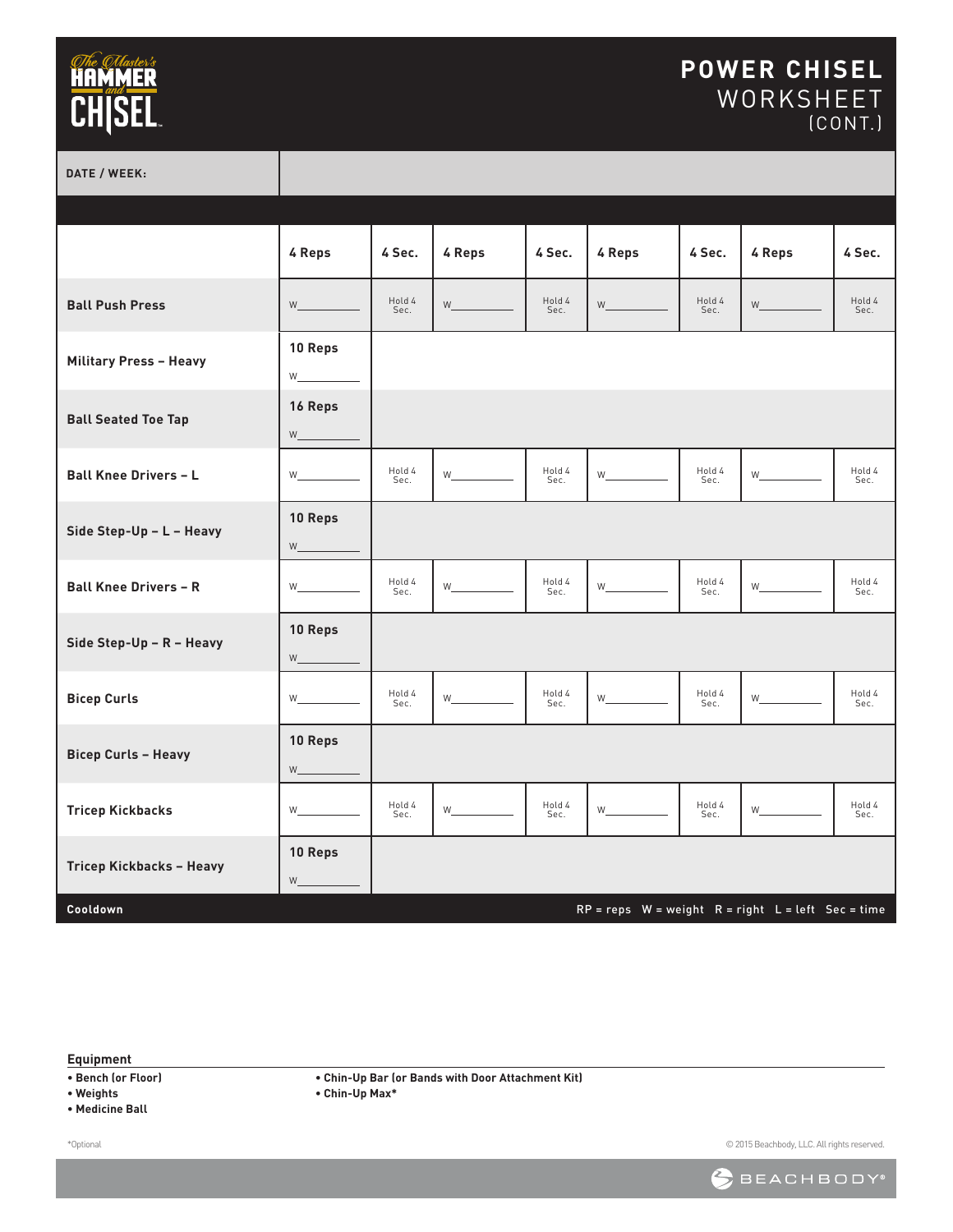### **HAMMER POWER** WORKSHEET

| DATE / WEEK:                   |              |  |                                                        |  |  |
|--------------------------------|--------------|--|--------------------------------------------------------|--|--|
| Warm-Up                        |              |  |                                                        |  |  |
| Round 1                        | 10 Reps      |  |                                                        |  |  |
| <b>Overhead Press - Light</b>  | W_           |  |                                                        |  |  |
| <b>Overhead Press - Medium</b> | W            |  |                                                        |  |  |
| Squat - Light                  | $W_{-}$      |  |                                                        |  |  |
| Squat - Medium                 | $W_{-}$      |  |                                                        |  |  |
| Thruster - Light               | W            |  |                                                        |  |  |
| Thruster - Medium              | $W_{-}$      |  |                                                        |  |  |
|                                | 5 Reps       |  |                                                        |  |  |
| Jerk Press - L - Light         | $W$ and $W$  |  |                                                        |  |  |
| Jerk Press - R - Light         | W            |  |                                                        |  |  |
| Jerk Press - L - Medium        | W_           |  |                                                        |  |  |
| Jerk Press - R - Medium        | $W_{-}$      |  |                                                        |  |  |
|                                | 10 Reps      |  |                                                        |  |  |
| Deadlift - Light               | $W$ $\qquad$ |  |                                                        |  |  |
| <b>Deadlift - Medium</b>       | W            |  |                                                        |  |  |
| Shrug - Light                  | $W_{-}$      |  |                                                        |  |  |
| Shrug w/Ext. - Medium          | W            |  |                                                        |  |  |
| <b>Upright Row - Light</b>     | $W_{-}$      |  |                                                        |  |  |
| Full Upright Row - Medium      | $W_{-}$      |  |                                                        |  |  |
| Clean - Light                  | $W_{-}$      |  |                                                        |  |  |
| Full Range Clean - Medium      | $W_{-}$      |  |                                                        |  |  |
| <b>Break</b>                   |              |  | $RP = reps$ W = weight $R = right$ L = left Sec = time |  |  |

**Continued next page**

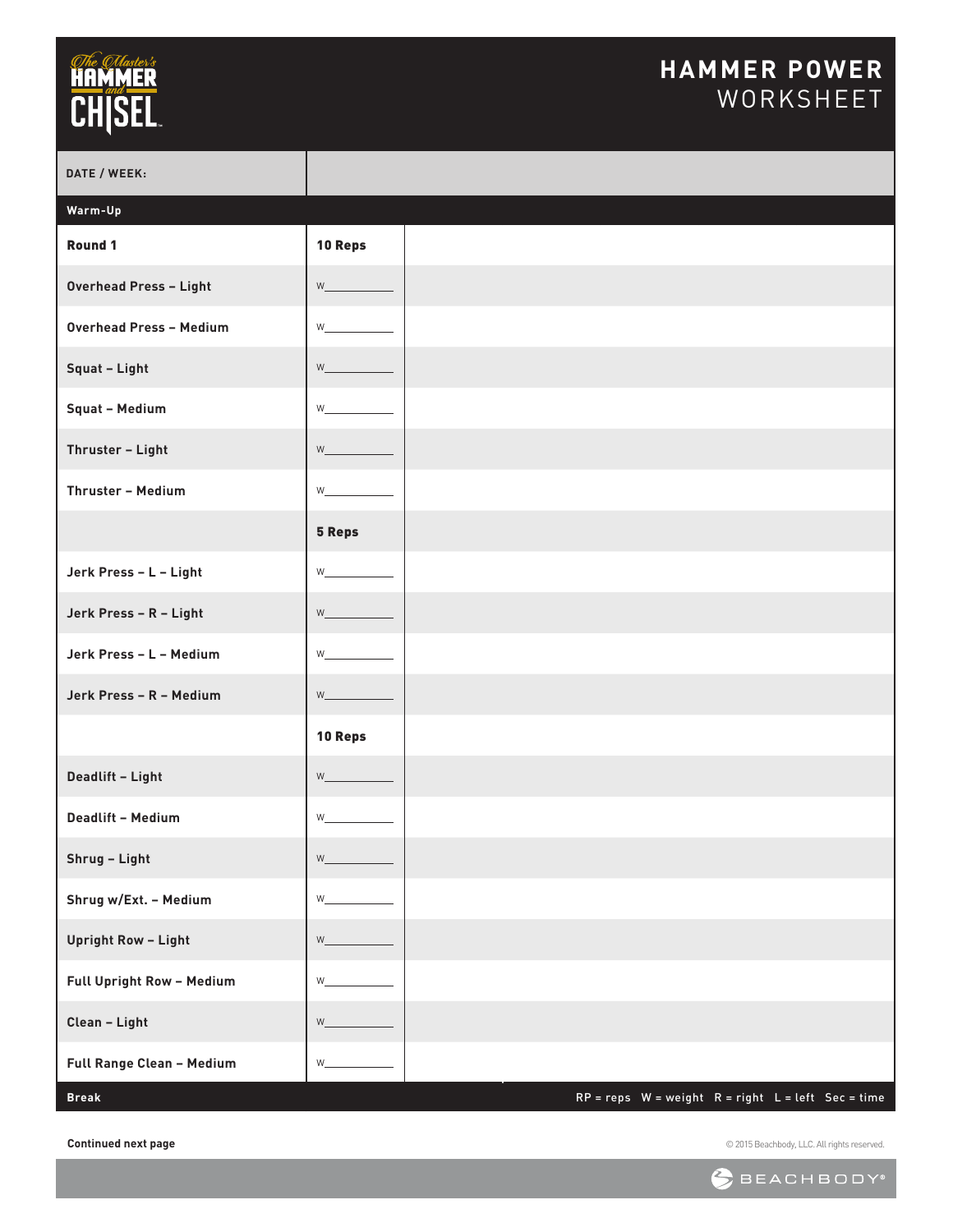#### **HAMMER POWER** WORKSHEET (CONT.)

| DATE / WEEK:                       |                                                                                                                                                                                                                                               |                                                        |  |
|------------------------------------|-----------------------------------------------------------------------------------------------------------------------------------------------------------------------------------------------------------------------------------------------|--------------------------------------------------------|--|
|                                    |                                                                                                                                                                                                                                               |                                                        |  |
| <b>Round 2</b>                     |                                                                                                                                                                                                                                               |                                                        |  |
| Clean & Press - Light              | 10 Reps<br>$W_{\_\_\_\_\}$                                                                                                                                                                                                                    |                                                        |  |
| Clean & Press - Heavy              | 5 Reps                                                                                                                                                                                                                                        |                                                        |  |
| Clean & Squat - Light              | 10 Reps                                                                                                                                                                                                                                       |                                                        |  |
| Clean & Squat - Heavy              | <b>5 Reps</b><br>W <sub>ar</sub>                                                                                                                                                                                                              |                                                        |  |
| Clean Squat Press - Light          | 10 Reps<br><b>W</b> and the second second second second second second second second second second second second second second second second second second second second second second second second second second second second second second |                                                        |  |
| Clean Squat Press - Heavy          | <b>5 Reps</b><br>$W_{\underline{\hspace{1cm}}\phantom{1}}$                                                                                                                                                                                    |                                                        |  |
| Clean Squat Jerk - L - Light       | <b>5 Reps</b><br>$\mathsf{W}\_\_\_\_\_\_\$                                                                                                                                                                                                    |                                                        |  |
| Clean Squat Jerk - R - Light       | 5 Reps                                                                                                                                                                                                                                        |                                                        |  |
| Clean Squat Jerk - Heavy           | 5 Reps                                                                                                                                                                                                                                        |                                                        |  |
| 1-Arm Clean Squat Jerk - L - Light | 10 Reps<br>W                                                                                                                                                                                                                                  |                                                        |  |
| 1-Arm Clean Squat Jerk - L - Heavy | 5 Reps<br>$\mathsf{W}_{\underline{\quad}}$                                                                                                                                                                                                    |                                                        |  |
| 1-Arm Clean Squat Jerk - R - Light | 10 Reps<br>W_                                                                                                                                                                                                                                 |                                                        |  |
| 1-Arm Clean Squat Jerk - R - Heavy | 5 Reps<br>$W_{-}$                                                                                                                                                                                                                             |                                                        |  |
| Cooldown                           |                                                                                                                                                                                                                                               | $RP = reps$ W = weight $R = right$ L = left Sec = time |  |

**Equipment**

**• Weights**

**• B-LINES® Resistance Band (or Towel)**

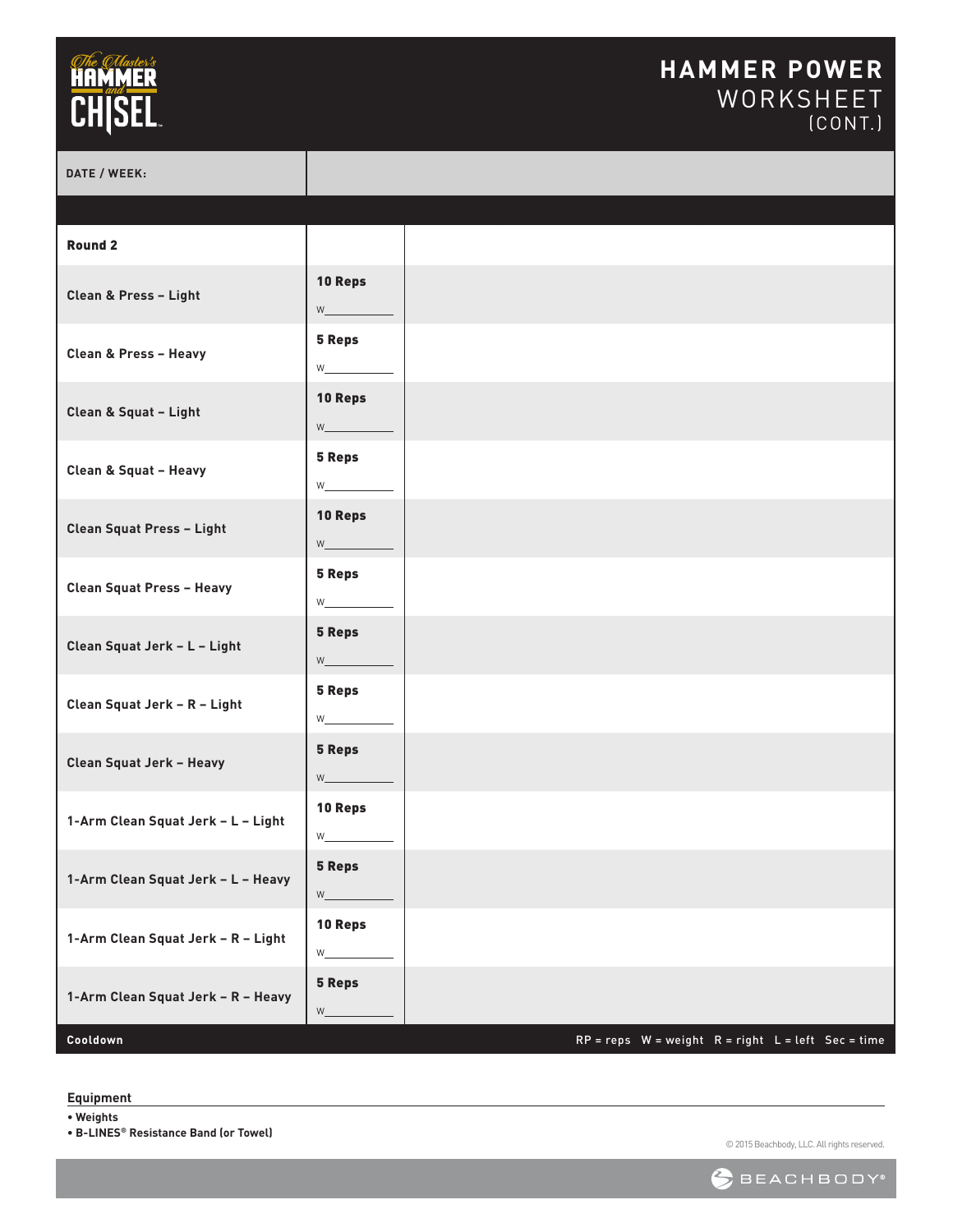### **TOTAL BODY CHISEL** WORKSHEET

| DATE / WEEK:             |                                                                                                                                                                                                                                         |                 |                                  |                                                        |  |
|--------------------------|-----------------------------------------------------------------------------------------------------------------------------------------------------------------------------------------------------------------------------------------|-----------------|----------------------------------|--------------------------------------------------------|--|
| Warm-Up                  |                                                                                                                                                                                                                                         |                 |                                  |                                                        |  |
| Round 1                  | 10 Reps                                                                                                                                                                                                                                 | 10 Reps         | 10 Reps                          |                                                        |  |
| Squat                    | $W$ and $W$                                                                                                                                                                                                                             |                 |                                  |                                                        |  |
| <b>Bench Press</b>       | W <sub>2</sub> and the set of the set of the set of the set of the set of the set of the set of the set of the set of the set of the set of the set of the set of the set of the set of the set of the set of the set of the set of the | $W_1$ and $W_2$ | $W_1$ and $W_2$                  |                                                        |  |
| <b>Reverse Grip Row</b>  | $W$ and $W$                                                                                                                                                                                                                             |                 |                                  |                                                        |  |
| <b>Break</b>             |                                                                                                                                                                                                                                         |                 |                                  |                                                        |  |
| <b>Round 2</b>           | 10 Reps                                                                                                                                                                                                                                 | 10 Reps         | 10 Reps                          |                                                        |  |
| Lunge - R                | $W_1$ and $W_2$                                                                                                                                                                                                                         |                 |                                  |                                                        |  |
| Lunge - L                | $W_1$ and $W_2$                                                                                                                                                                                                                         |                 |                                  |                                                        |  |
| <b>Incline Fly</b>       | $W_{\perp}$ and $W_{\perp}$                                                                                                                                                                                                             | $W_{\perp}$     |                                  |                                                        |  |
| Lat Pull Over            | W <sub>2</sub> and the set of the set of the set of the set of the set of the set of the set of the set of the set of the set of the set of the set of the set of the set of the set of the set of the set of the set of the set of the |                 |                                  |                                                        |  |
| <b>Break</b>             |                                                                                                                                                                                                                                         |                 |                                  |                                                        |  |
| <b>Round 3</b>           | 10 Reps                                                                                                                                                                                                                                 | 10 Reps         | 10 Reps                          |                                                        |  |
| Step Down Cross Back - R |                                                                                                                                                                                                                                         | $W_$ and $W_$   | $W_$ and $W_$                    |                                                        |  |
| Step Down Cross Back - L | $W_{-}$                                                                                                                                                                                                                                 | $W_{-}$         | $W_{-}$                          |                                                        |  |
| <b>Incline Curl</b>      | $W_{-}$                                                                                                                                                                                                                                 | $W_{-}$         | $\mathsf{W}_{\underline{\quad}}$ |                                                        |  |
| <b>Bench Dips</b>        | $RP_$                                                                                                                                                                                                                                   | $RP_$           | $RP_$                            |                                                        |  |
| Cooldown                 |                                                                                                                                                                                                                                         |                 |                                  | $RP = reps$ W = weight $R = right$ L = left Sec = time |  |

**Equipment**

**• Bench (or Stability Ball)**

**• Weights**